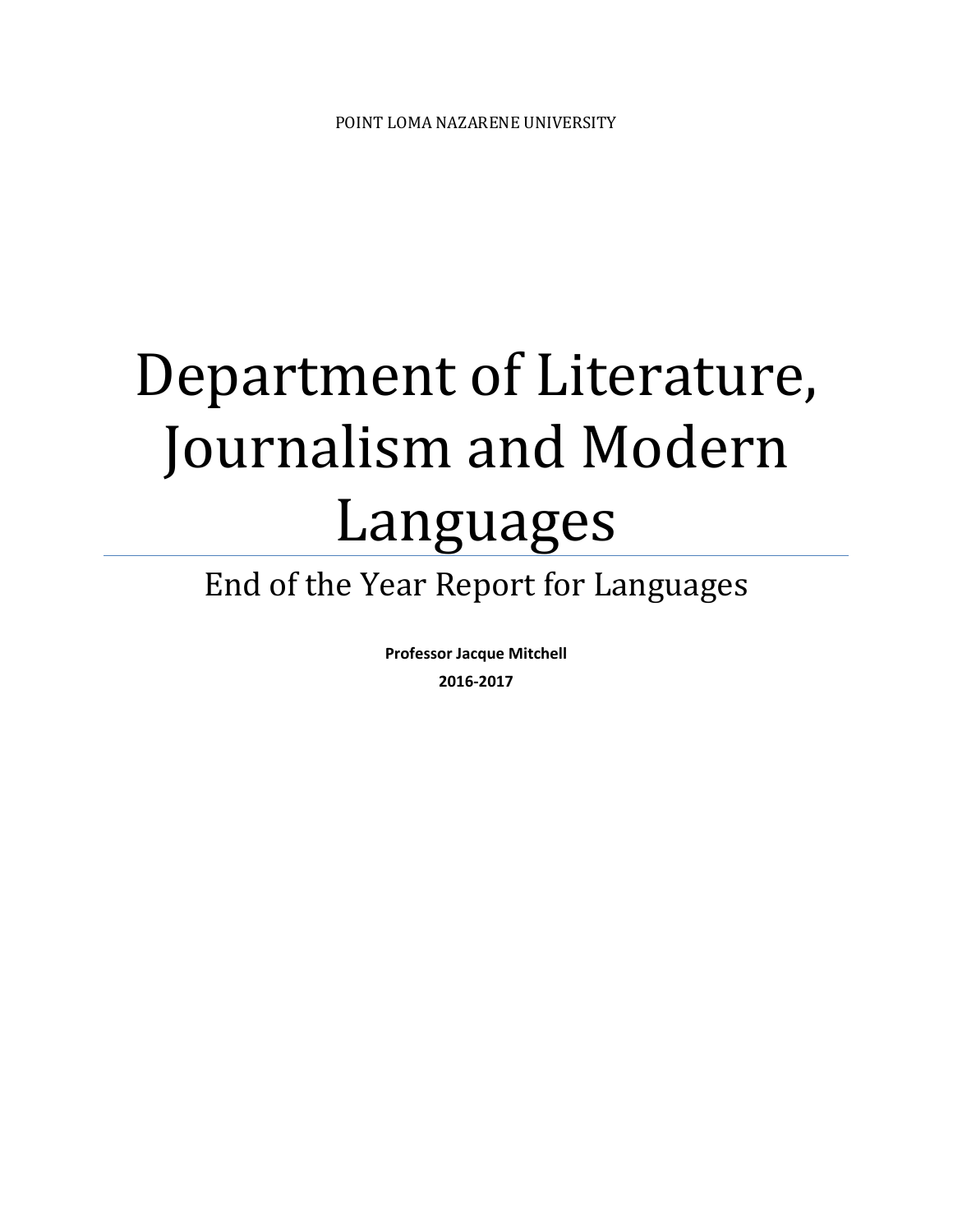#### **Assessment Plan Description:**

#### **1. Program Mission Statement:**

Embodying the core values of a Christian liberal arts education in the Wesleyan theological tradition, and focusing on the power of language and story to shape us and our world, the LJML department and programs will provide students with knowledge, skills, and experiences to equip them to understand, interpret, analyze, evaluate, and create texts as linguistic and/or artistic expressions of diverse human experiences. We value reading, writing, researching, speaking, and discussing as profound means of participating in the redemptive work of God in all of creation.

#### **2.** *Program Learning Outcomes (PLOs)***:**

- **1.** Write essays without significant errors of grammar, spelling, or vocabulary usage that would impede comprehension by a native speaker.
- **2.** Comprehend the main idea and most details of connected oral discourse by a native speaker on a variety of topics.
- **3.** Converse in a participatory fashion with a native speaker using a variety of language strategies to convey meaning.
- **4.** Analyze and interpret target language texts and data sets according to their cultural, literary, and /or linguistic content.
- **5.** Display knowledge of the nature and structure of language.
- **6.** Discuss the influence of their own perspective on cultural interconnections through engagement with local, national, or international communities.
- **3. Curriculum Map:** Please see the Assessment Wheel.
- **4. Multi‐Year Assessment Plan:** Please see the Assessment Wheel.

#### **Assessment Activities (Key Assignments):**

*PLO 1. Written Essay as administered by an Exit Assessment Writing Prompt, and/or Portfolio Reflective Writing Piece.*

- *PLO 2 . Oral Proficiency Interview as per ACTFL standards.*
- *PLO 3 . Oral Proficiency Interview as per ACTFL standards.*
- *PLO 4. Written Literary Analysis from Portfolio.*
- *PLO 5. Exit Assessment through Standardized Grammar Exam, SATII Subject Test in Spanish.*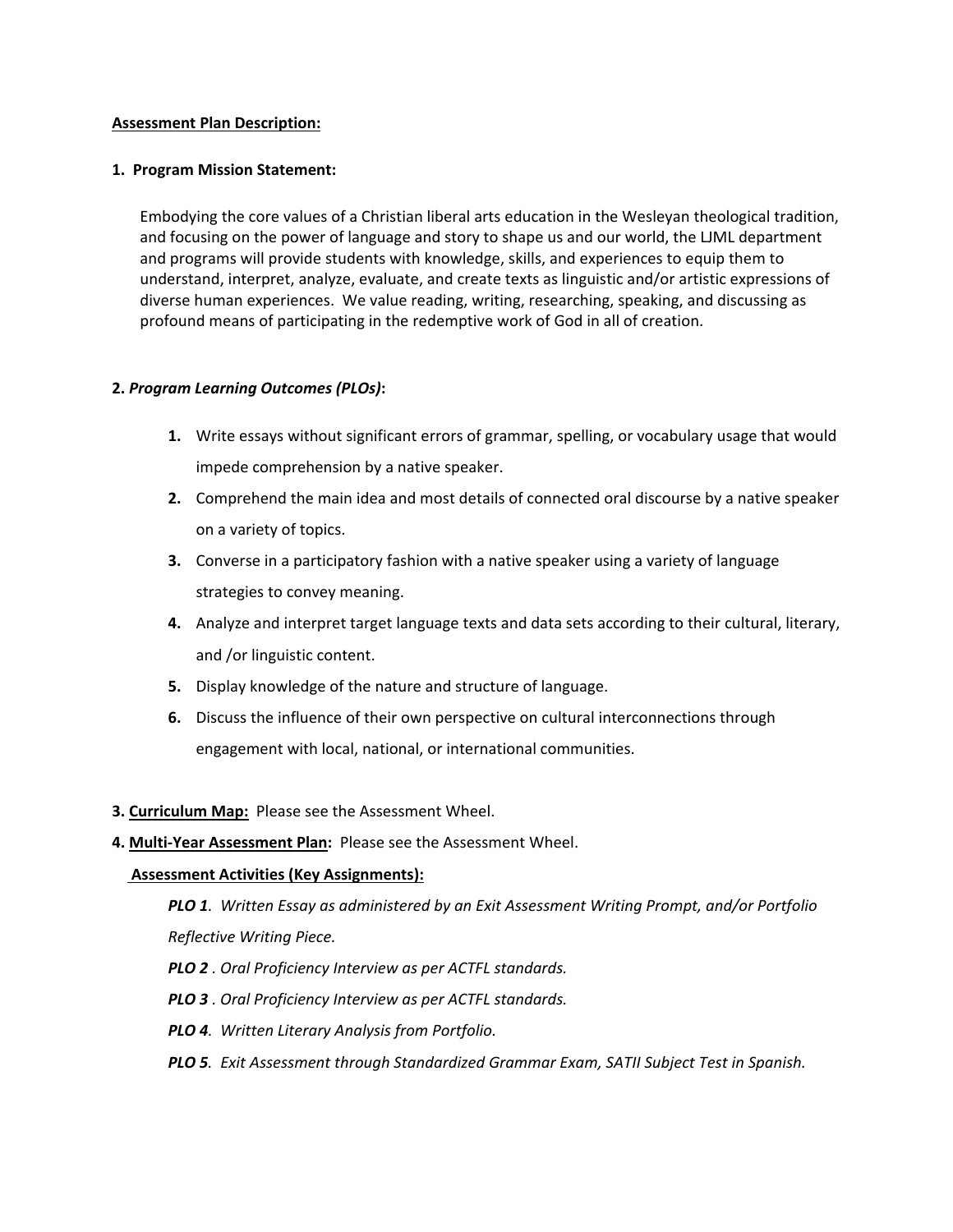*PLO 6 . Reflective Essay on Study Abroad Experience administered by an Exit Assessment Writing Prompt and included in the Portfolio.*

#### **5. Methods of Assessment:**

#### **Rubrics for Key Assignments**

- 1. ACTFL Writing Rubric: Attached
- 2/3. OPI ACTFL Standards
- 4/6. ACTFL Writing Rubric: Attached
- 5. SATII Subject Test in Spanish: SATII scoring guidelines.

#### **ACTFL Key (corresponds to proficiency levels for oral and writing abilities):**

| <b>NOVICE</b>    | <b>INTERMEDIATE</b> | <b>ADVANCED</b> | <b>SUPERIOR</b> |
|------------------|---------------------|-----------------|-----------------|
| $LOW = 50\%$     | LOW=65%             | LOW=80%         | 95% & HIGHER    |
| $MID=55%$        | <b>MID=70%</b>      | <b>MID=85%</b>  |                 |
| <b>HIGH= 60%</b> | <b>HIGH=75%</b>     | <b>HIGH=90%</b> |                 |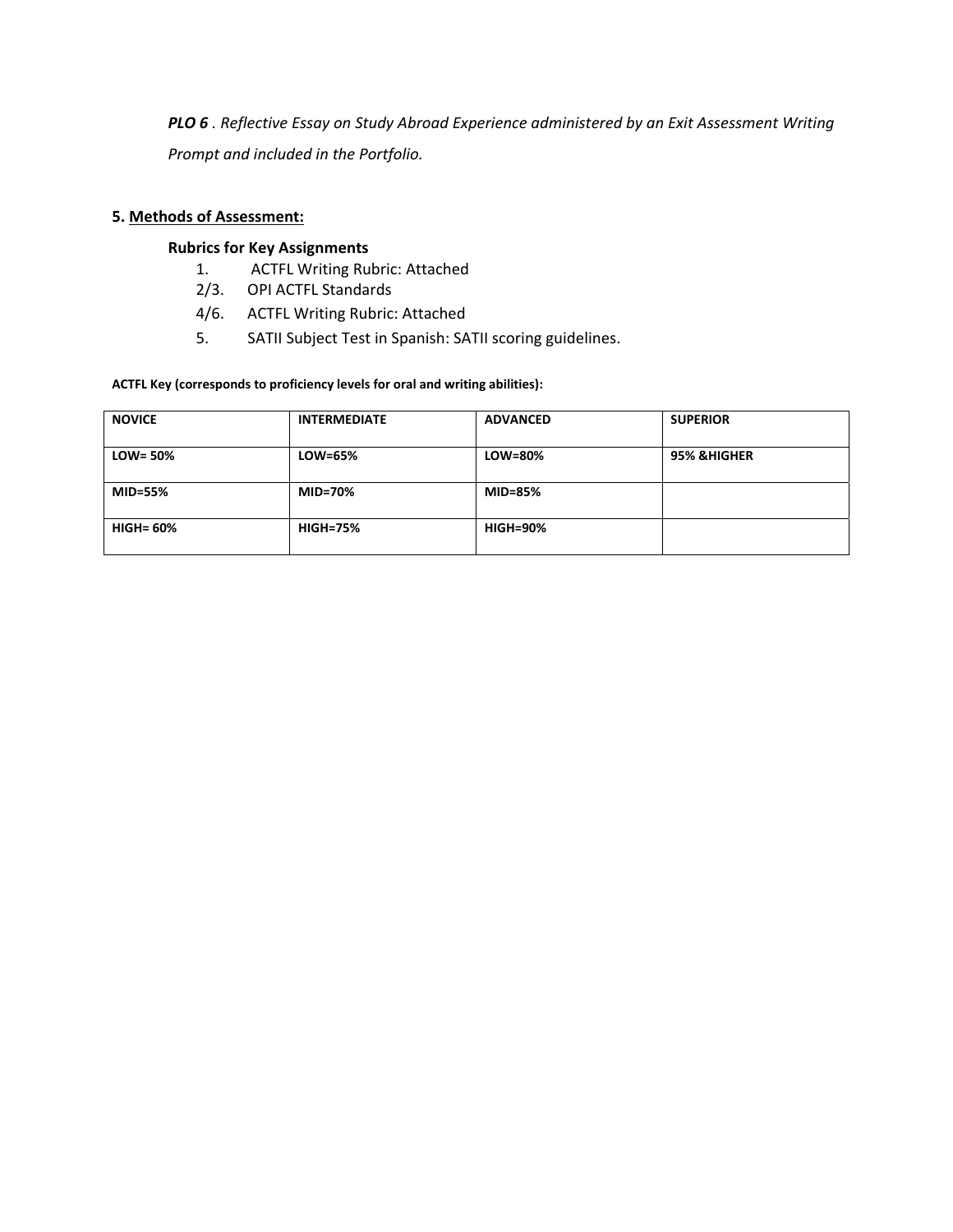#### **ACTFL WRITING RUBRIC**:

#### ACTFL Proficiency Guidelines - Writing (Revised 2001) ASSESSMENT CRITERIA CHART

| <b>Proficiency Level</b> | <b>Tasks and Functions</b>                                                                                                                                                                                                                                                                | Context/Content                                                                                                                                                                         | <b>Text Type</b>                                                                                                                                                      | Accuracy                                                                                                                                                                                                                                 |
|--------------------------|-------------------------------------------------------------------------------------------------------------------------------------------------------------------------------------------------------------------------------------------------------------------------------------------|-----------------------------------------------------------------------------------------------------------------------------------------------------------------------------------------|-----------------------------------------------------------------------------------------------------------------------------------------------------------------------|------------------------------------------------------------------------------------------------------------------------------------------------------------------------------------------------------------------------------------------|
| Superior                 | Can write most correspondence<br>(memos, letters, summaries,<br>reports)<br>Can write in detail and explain<br>complex matters, state opinions,<br>present supporting arguments<br>and compose hypotheses and<br>conjectures.                                                             | Most formal and informal<br>settings.<br>Practical, professional and<br>social topics treated both<br>concretely and abstractly.                                                        | Writes a clearly organized and<br>articulated text that can extend<br>from several paragraphs to<br>pages.                                                            | Demonstrates no patterned<br>errors in basic structures.<br>vocabulary, punctuation, or<br>spelling. Some occasional<br>errors may occur, particularly in<br>low-frequency structures, which<br>rarely disturb the native reader.        |
| Advanced                 | Can write informal and some<br>routine formal correspondence<br>and reports that require simple<br>narratives, descriptions, and<br>summaries of a factual nature<br>Can narrate and describe in<br>major time frames, at times uses<br>paraphrase and elaboration to<br>provide clarity. | Informal settings and some<br>routine formal settings on<br>familiar topics.<br>Topics of personal and general<br>interest.                                                             | Writes a connected, cohesive<br>text of at least a paragraph in<br>length. Can extend to two or<br>more paragraphs in length on<br>familiar topics.                   | Expresses meaning that is<br>comprehensible to those<br>unaccustomed to the writing of<br>non-natives, primarily through<br>generic vocabulary, with good<br>control of the most frequently<br>used basic structures and<br>punctuation. |
| Intermediate             | Can meet practical writing<br>needs, i.e., notes, simple<br>messages, and requests for<br>information. Can ask and<br>respond to straightforward<br>questions.                                                                                                                            | Routine informal settings and<br>limited tasks involving the<br>exchange of simple information<br>Predictable, familiar topics<br>related to self and daily<br>routines and activities. | Writes a loosely connected text<br>made up of a collection of<br>primarily discrete sentences that<br>may or may not be presented in<br>the semblance of a paragraph. | Expresses meaning through<br>vocabulary and basic structures<br>that is comprehensible to those<br>accustomed to the writing of<br>non-natives.                                                                                          |
| Novice                   | Can write words, lists and notes<br>and limited formulaic.<br>information to communicate the<br>most basic information                                                                                                                                                                    | The most common informal<br>settings.<br>Most common aspects of self<br>and daily life.                                                                                                 | Words, lists, phrases and some<br>limited formulaic information.                                                                                                      | May be difficult to<br>comprehend, even for readers<br>accustomed to dealing with<br>non-native writers                                                                                                                                  |

@ 2002 American Council on the Teaching of Foreign Languages

#### **Criteria for Success:**

All of the data collected has been analyzed using the standards set by the American Council on the Teaching of Foreign Languages (ACTFL), the College Board SATII Language Exam, and the Language Section of the LJML Department. All of the assessments were conducted as part of the requirements for SPA485 Senior Seminar. The assessment for the Portfolio Writing was carried out by Professors Cronovich and Mitchell. The Oral Proficiency Interviews were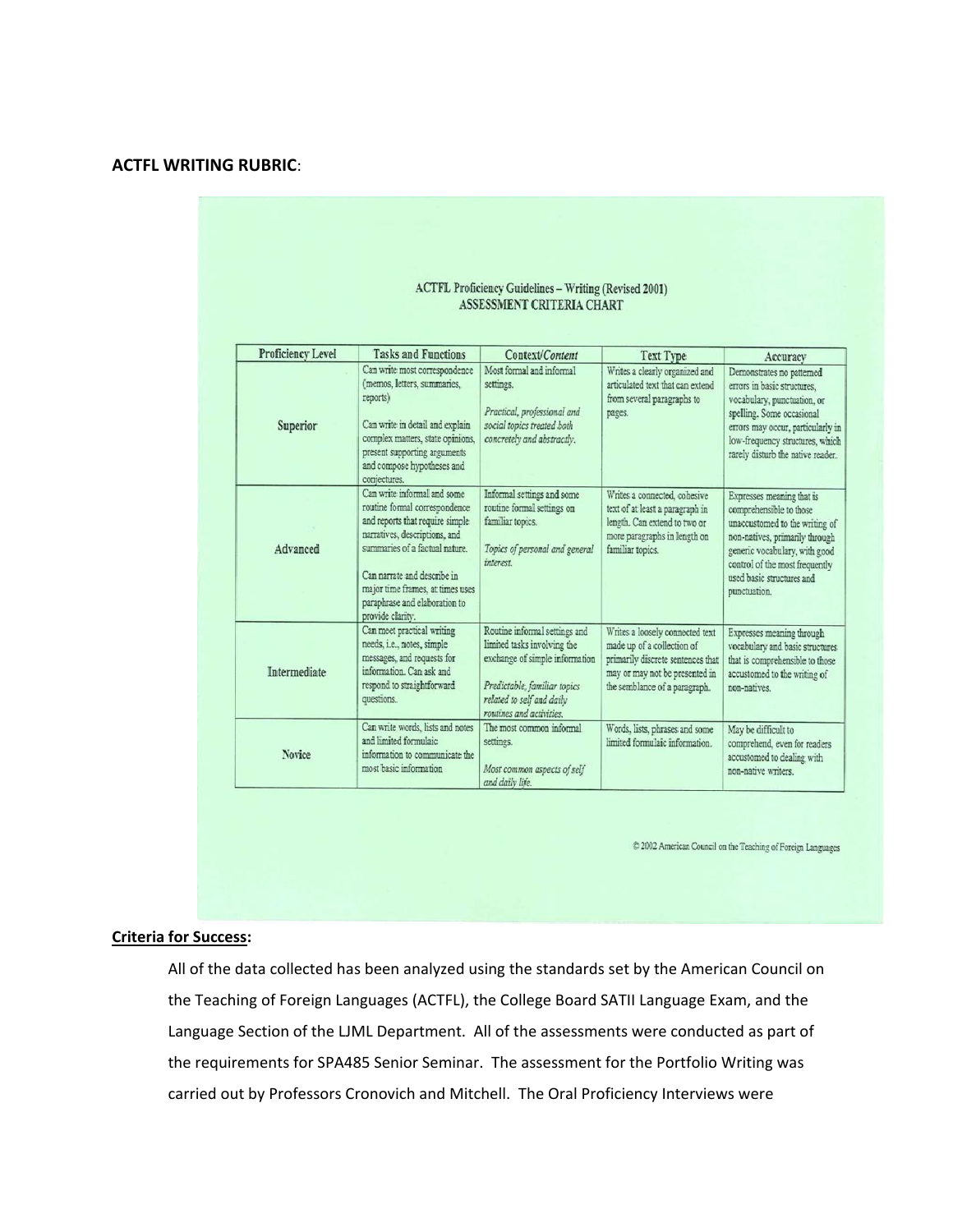conducted by Professor Mitchell, and the SATII Exam was graded according to the College Board instructions by Professor Cronovich. The criteria set by the Department follows ACTFL Standards of proficiency. The Department decided to set the mean at 70% of graduating students considering this would then represent the average student. The average student then is expected to achieve in the 80<sup>th</sup> percentile according to ACTFL, the Advanced Low Level. The rationale is that, according to ACTFL standards, for language proficiency to be sufficient for use in the work place, it should be at least at an Advanced Low Level.

**PLO 1**. Written Essay as administered by an Exit Assessment Writing Prompt, and/or Portfolio of Reflective Writing. The criteria set by the Department establish that 70% of graduating students will reach the Advanced Level of writing according to the ACTFL. An Advanced Low Level will be considered as a score of 80%. The Portfolio includes four pieces of reflective writing in which students demonstrate literary scholarship or research, cultural awareness, knowledge of language and professional preparation. The criteria set by the Department establish that 70% of graduating students will achieve at least the Advanced Low Level of writing (80%) as set by the ACTFL standards. **PLO's 2‐3**. Oral Proficiency Interview: The criteria set by the Department establish that 70% of graduating students will achieve at least the Advanced Low Level (80%) as set by the ACTFL standards.

**PLO 4**. Written Essay as administered by an Exit Assessment Writing Prompt, and/or Portfolio of Reflective Writing. The criteria set by the Department establish that 70% of graduating students will reach the Advanced Level of writing according to the ACTFL. An Advanced Low Level will be considered as a score of 80%. The Portfolio includes four pieces of reflective writing in which students demonstrate literary scholarship or research, cultural awareness, knowledge of language and professional preparation. The criteria set by the Department establish that 70% of graduating students will achieve at least the Advanced Low Level of writing (80%) as set by the ACTFL standards.

**PLO 5**. Exit assessment through the SATII Subject Test in Language. The criteria set by the Department establish that 70% of graduating students will achieve the Advanced Low Level (80%) as set by ACTFL standards, and will be at least at the  $80<sup>th</sup>$  percentile of all those tested nation‐wide.

**PLO 6**. Reflective Essay on Study Abroad Experience administered by an Exit Assessment Writing Prompt and included in the Portfolio. The criteria set by the Department establish that 70% of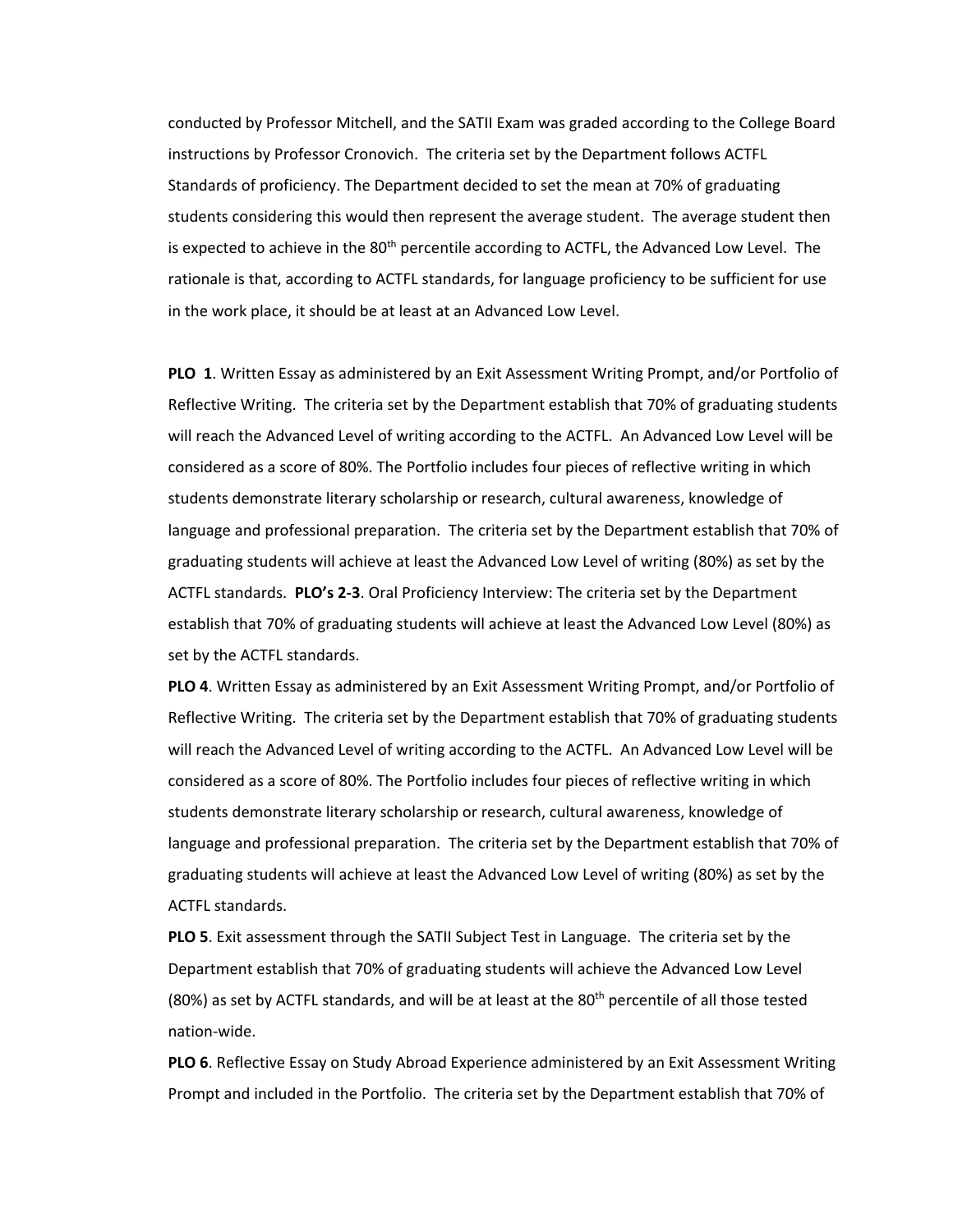graduating seniors will successfully make connections between their own culture and the cultures represented by the target countries.

### **6**. **Summary of Data Collected: 2017 SPANISH MAJORS**

| <b>WASC</b><br><b>REQUIRED</b><br><b>GRADUATION</b><br><b>PROFICIENCIES</b>                                  | <b>ASSIGNMENT</b>                       | <b>MEANS OF</b><br><b>ASSESSMENT</b>                                                                                                                                                    | <b>Finding</b><br>$\mathbf{1}$                        | <b>Finding</b><br>$\overline{2}$                              | <b>Finding</b><br>3                                         | <b>Finding</b><br>4                                           | <b>Finding</b><br>5                                           |
|--------------------------------------------------------------------------------------------------------------|-----------------------------------------|-----------------------------------------------------------------------------------------------------------------------------------------------------------------------------------------|-------------------------------------------------------|---------------------------------------------------------------|-------------------------------------------------------------|---------------------------------------------------------------|---------------------------------------------------------------|
|                                                                                                              |                                         |                                                                                                                                                                                         |                                                       |                                                               |                                                             |                                                               |                                                               |
| <b>QUANTITATIVE</b><br><b>REASONING</b>                                                                      | <b>ORAL</b><br><b>PRESENTATION</b>      | <b>ACTFL</b><br><b>WRITING</b><br><b>RUBRIC:</b><br>1)TASKS &<br><b>FUNCTIONS</b><br>2) CONTEXT<br><b>&amp;CONTENT</b><br>3) TEXT TYPE<br>4) ACCURACY                                   | <b>ADV</b><br><b>HIGH</b><br>91%                      | <b>ADV</b><br><b>HIGH</b><br>94%                              | <b>ADV</b><br><b>MID</b><br>88%                             | <b>ADV</b><br><b>HIGH</b><br>94%                              | <b>ADV</b><br><b>HIGH</b><br>95%                              |
| <b>ORAL</b>                                                                                                  | <b>ORAL</b>                             | <b>OPI ACTFL</b>                                                                                                                                                                        | <b>ADV</b>                                            | <b>ADV</b>                                                    | <b>ADV</b>                                                  | <b>ADV</b>                                                    | <b>ADV</b>                                                    |
| <b>COMMUNICATION</b>                                                                                         | <b>PROFICIENCY</b><br><b>IINTERVIEW</b> | <b>STANDARDS</b>                                                                                                                                                                        | LOW<br>80%                                            | <b>MID</b><br>85%                                             | LOW<br>85%                                                  | <b>HIGH</b><br>90%                                            | <b>HIGH</b><br>90%                                            |
| <b>WRITTEN</b><br><b>COMMUNICATION/</b><br><b>CRITICAL THINKING</b><br><b>INFORMATIONAL</b><br>LITERACY/ORAL | <b>PORTFOLIO</b><br><b>ORAL</b>         | <b>ACTFL</b><br><b>WRITING</b><br><b>RUBRIC:</b><br>1)TASKS &<br><b>FUNCTIONS</b><br>2) CONTEXT<br><b>&amp;CONTENT</b><br>3) TEXT TYPE<br>4) ACCURACY<br><b>ACTFL</b><br><b>WRITING</b> | <b>ADV</b><br>LOW<br>80%<br><b>ADV</b><br><b>HIGH</b> | <b>ADV</b><br><b>HIGH</b><br>90%<br><b>ADV</b><br><b>HIGH</b> | <b>ADV</b><br><b>MID</b><br>85%<br><b>ADV</b><br><b>MID</b> | <b>ADV</b><br><b>HIGH</b><br>90%<br><b>ADV</b><br><b>HIGH</b> | <b>ADV</b><br><b>HIGH</b><br>90%<br><b>ADV</b><br><b>HIGH</b> |
| <b>COMMUNICATION</b>                                                                                         | <b>PRESENTATION</b>                     | <b>RUBRIC:</b><br>1)TASKS &<br><b>FUNCTIONS</b><br>2) CONTEXT<br><b>&amp;CONTENT</b><br>3) TEXT TYPE<br>4) ACCURACY                                                                     | 91%                                                   | 94%                                                           | 88%                                                         | 94%                                                           | 95%                                                           |
| <b>WRITTEN</b><br>COMMUNICATION/<br><b>CRITICAL THINKING</b>                                                 | <b>FINAL ESSAY</b>                      | <b>ACTFL</b><br><b>WRITING</b><br><b>RUBRIC:</b><br>1)TASKS &<br><b>FUNCTIONS</b><br>2) CONTEXT<br><b>&amp;CONTENT</b><br>3) TEXT TYPE<br>4) ACCURACY                                   | <b>ADV</b><br><b>MID</b><br>85%                       | <b>ADV</b><br><b>HIGH</b><br>90%                              | <b>ADV</b><br><b>MID</b><br>85%                             | <b>ADV</b><br><b>HIGH</b><br>90%                              | ADV<br>HIGH<br>90%                                            |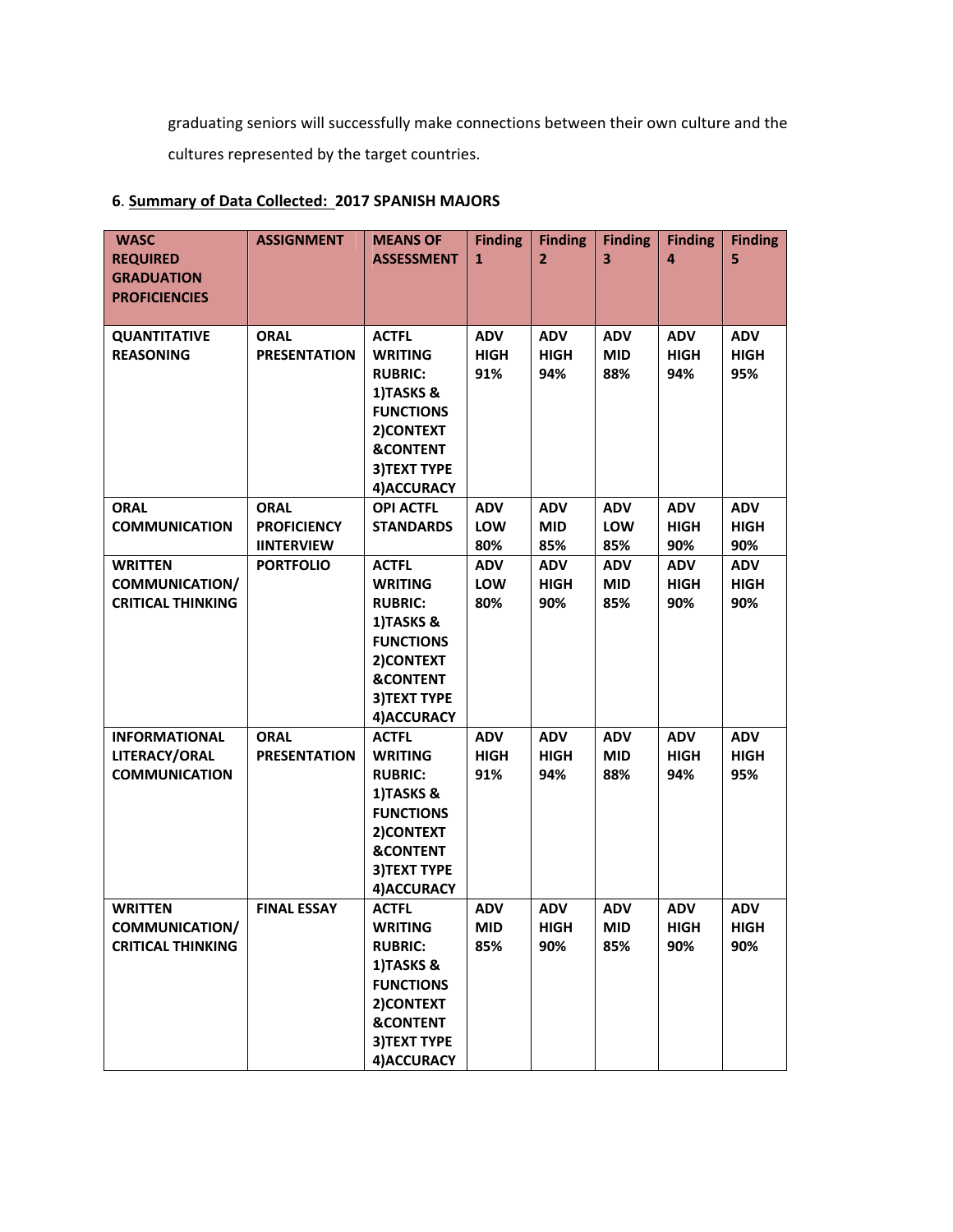| <b>PROGRAM</b><br><b>LEARNING</b><br><b>OUTCOMES</b>                                                                                                                             | <b>ASSIGNMENT</b>                                            | <b>MEANS OF</b><br><b>ASSESSMENT</b>                                                                                                                        | <b>Finding</b><br>$\mathbf{1}$ | <b>Finding</b><br>$\overline{2}$ | <b>Finding</b><br>3             | <b>Find</b><br>4                   | <b>Find</b><br>5                   |
|----------------------------------------------------------------------------------------------------------------------------------------------------------------------------------|--------------------------------------------------------------|-------------------------------------------------------------------------------------------------------------------------------------------------------------|--------------------------------|----------------------------------|---------------------------------|------------------------------------|------------------------------------|
| 1. Write essays<br>without significant<br>errors of grammar,<br>spelling, or<br>vocabulary usage<br>that would impede<br>comprehension by a<br>native speaker.                   | <b>PORTFOLIO:</b><br>Literary<br><b>Analysis</b>             | <b>ACTFL</b><br><b>WRITING</b><br><b>RUBRIC:</b><br>1)TASKS &<br><b>FUNCTIONS</b><br>2) CONTEXT<br><b>&amp;CONTENT</b><br><b>3)TEXT TYPE</b><br>4) ACCURACY | <b>ADV</b><br>LOW<br>80%       | <b>ADV</b><br><b>HIGH</b><br>90% | <b>ADV</b><br><b>MID</b><br>85% | <b>ADV</b><br><b>HIGH</b><br>90%   | <b>ADV</b><br><b>HIGH</b><br>90%   |
| 2. Comprehend the<br>main idea and most<br>details of connected<br>oral discourse by a<br>native speaker on<br>variety of topics.                                                | <b>ORAL</b><br><b>PROFICIENCY</b><br><b>IINTERVIEW</b>       | <b>OPI ACTFL</b><br><b>STANDARDS</b>                                                                                                                        | <b>ADV</b><br>LOW<br>80%       | <b>ADV</b><br><b>MID</b><br>85%  | <b>ADV</b><br>LOW<br>80%        | <b>ADV</b><br><b>HIGH</b><br>90%   | <b>ADV</b><br><b>HIGH</b><br>90%   |
| 3. Converse in a<br>participatory<br>fashion with a<br>native speaker using<br>a variety of<br>language strategies<br>to convey meaning.                                         | <b>ORAL</b><br><b>PROFICIENCY</b><br><b>IINTERVIEW</b>       | <b>OPI ACTFL</b><br><b>STANDARDS</b>                                                                                                                        | <b>ADV</b><br>LOW<br>80%       | <b>ADV MID</b><br>85%            | <b>ADV</b><br>LOW<br>80%        | <b>ADV</b><br><b>HIGH</b><br>90%   | <b>ADV</b><br><b>HIGH</b><br>90%   |
| 4. Analyze and<br>Interpret target<br>language texts and<br>data sets according<br>to their cultural,<br>literary, and/or<br>linguistic content.                                 | <b>PORTFOLIO:</b><br>Literary<br><b>Analysis</b>             | 1)TASKS &<br><b>FUNCTIONS</b><br>2) CONTEXT<br><b>&amp;CONTENT</b><br>3) TEXT TYPE<br>4) ACCURACY                                                           | <b>ADV</b><br>LOW<br>80%       | <b>ADV</b><br><b>HIGH</b><br>90% | <b>ADV MID</b><br>85%           | <b>ADV</b><br><b>HIGH</b><br>90%   | <b>ADV</b><br><b>HIGH</b><br>90%   |
| 5. Display<br>knowledge of the<br>nature and<br>structure of<br>language.                                                                                                        | <b>SATII</b><br><b>SUBJECT TEST</b><br><b>IN SPANISH</b>     | <b>SATII SCORING</b><br><b>GUIDELINES</b><br><b>(800 PTS</b><br><b>POSSIBLE)</b>                                                                            | <b>ADV</b><br>LOW<br>82.5%     | <b>ADV</b><br>LOW<br>82.5%       | <b>NOV MID</b><br>58.7%         | <b>ADV</b><br><b>HIGH</b><br>97.5% | <b>ADV</b><br><b>HIGH</b><br>97.5% |
| 6. Discuss the<br>influence of their<br>own perspective on<br>cultural<br>interconnections<br>through<br>engagement with<br>local, national, or<br>international<br>communities. | <b>PORTFOLIO:</b><br>Cultural<br><b>Connections</b><br>Essay | 1)TASKS &<br><b>FUNCTIONS</b><br>2) CONTEXT<br><b>&amp;CONTENT</b><br>3) TEXT TYPE<br>4) ACCURACY                                                           | <b>ADV</b><br>LOW<br>80%       | <b>ADV</b><br><b>HIGH</b><br>90% | <b>ADV MID</b><br>85%           | <b>ADV</b><br><b>HIGH</b><br>90%   | <b>ADV</b><br><b>HIGH</b><br>90%   |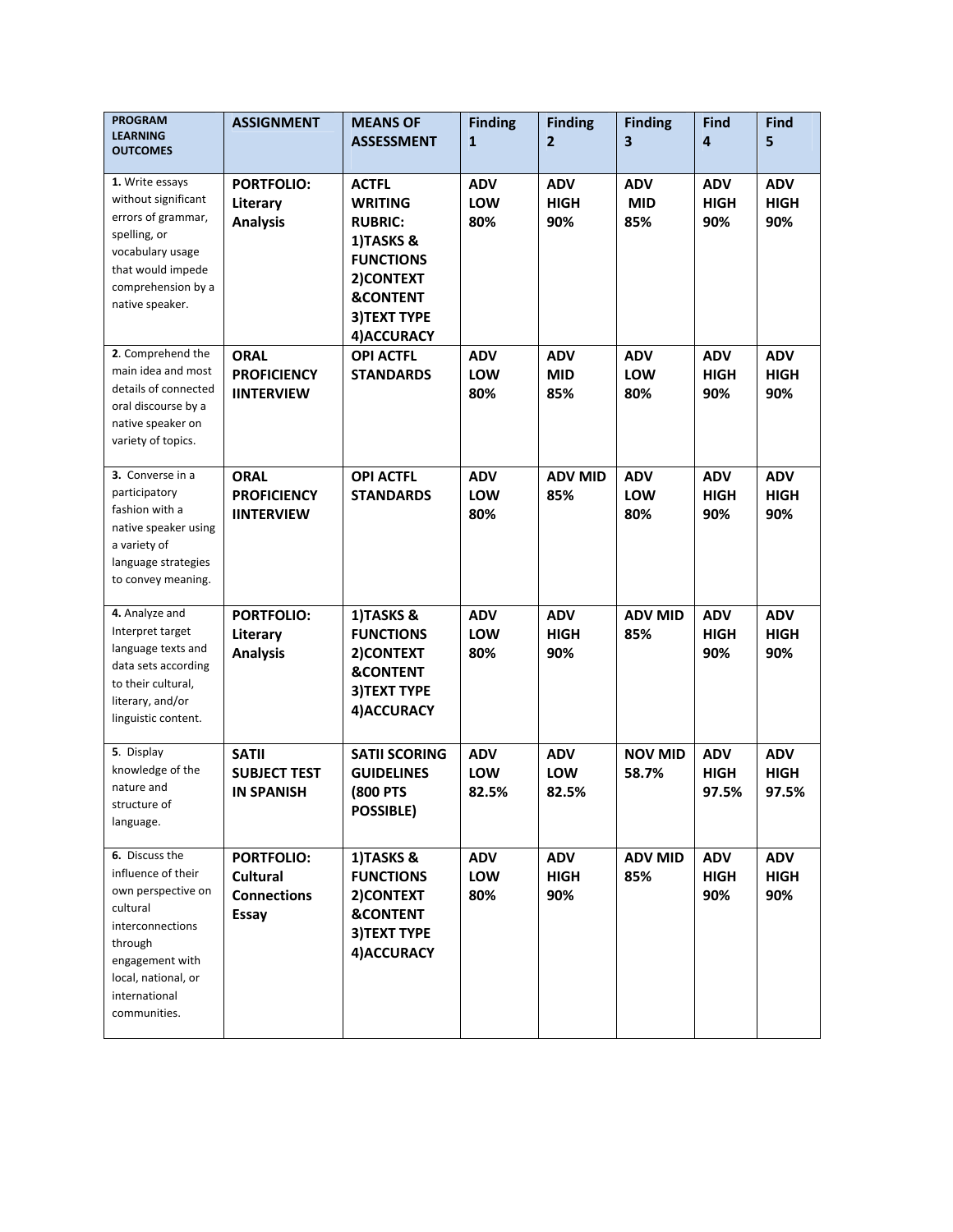#### **7. Use of Results:**

The results gathered demonstrate the Program is working effectively in all areas of proficiency. All of the Department's established goals were met or exceeded. Since the targets set were met, no changes in the assessment process are needed at this time. The Language Faculty met and assessed all of the writing components using the ACTFL Writing Rubric. The Language Faculty as a whole designated the levels and scores according to the criteria established by the rubric. The Department has ensured Key Assignments are in alignment with the Program Learning Outcomes and the WASC Required Graduation Proficiencies. All assignments were administered as part of the Capstone Course since all of the PLOs were being targeted in that course. All of the Language Programs utilize the SATII Subject Test in Language in order to assess general grammar and reading skills. These are scored according to strict College Board Guidelines. There was one particularly low score in this area. The student answered only the minimum amount of questions in order to score the exam. We consider this an anomaly. In the area of Oral Proficiency, all of the Language programs administer the ACTFL Oral Proficiency Interview.

The Department successfully completed its Program Review, and received feedback from external reviewers and the University's Program Review committee. This year we began to address some of the findings and recommendations given. In the Beginning Language courses we adopted a new textbook that allowed us more flexibility in adjusting content. Our goal was to give more focus more to communicative skills and inclusion of cultural material. In order to further this goal, we also implemented Talk‐abroad conversations with native speakers from all over the Spanish speaking world. This gave students motivation and provided a goal for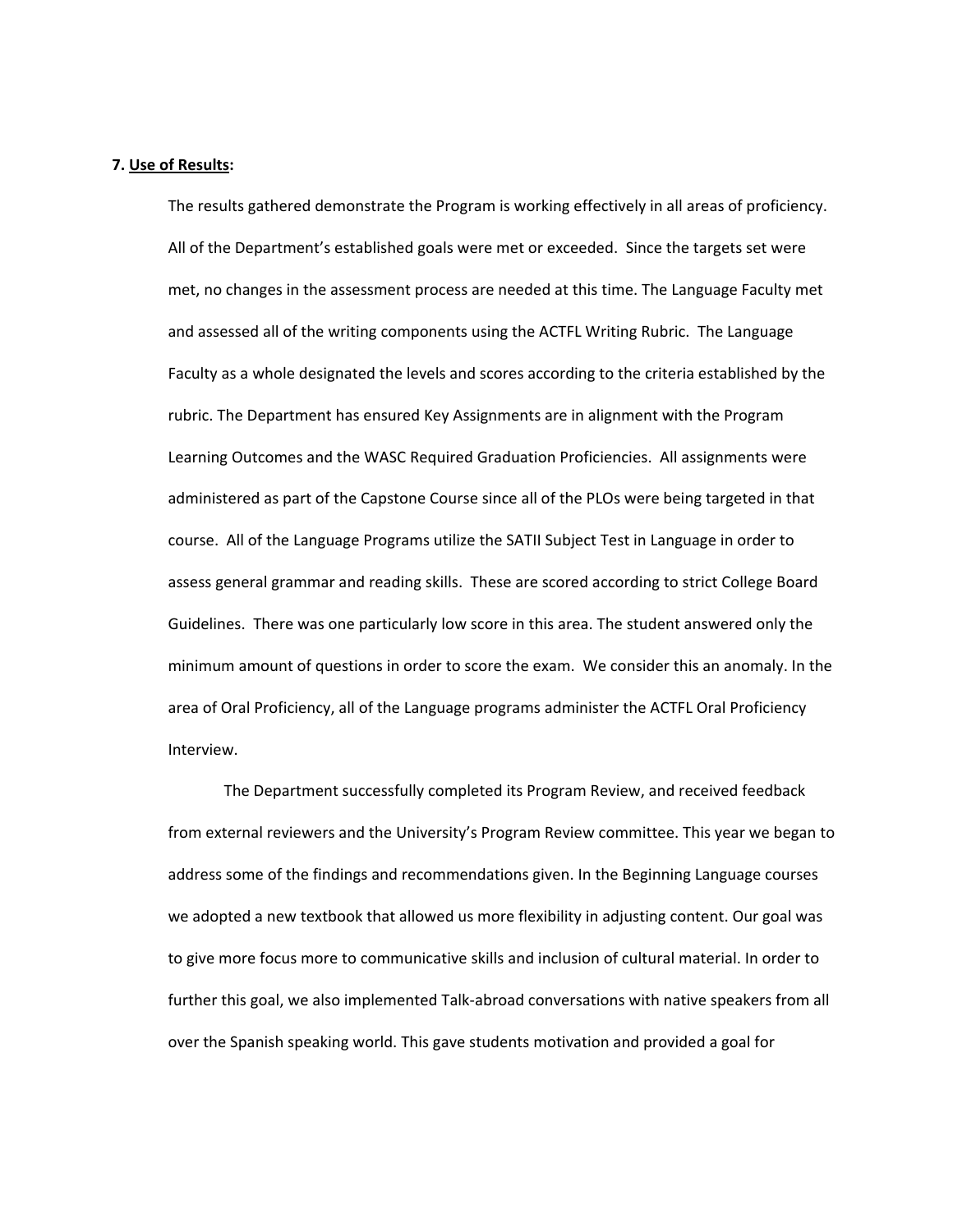improving their communicative skills. It also provided direct insight into the various cultures of the Spanish speaking world.

In order to promote the Minor and Language study, we hosted "Café Latino," an evening featuring Latin music, coffee, a raffle, and short presentations by students on their experience in Language study. The event was attended by 300 plus students, and gave the program publicity as well as created anticipation for the next big event. We plan on making this a yearly event in which we include featured speakers that will bring excitement, relevance and popularity to Language study. We are also pursuing establishing a film festival on campus that will give prominence on campus to Latino/Spanish voices and culture.

In the coming year we have plans to make the following additions and changes to the

Program:

- Change the name of the Intermediate sequence in order to highlight its emphasis on conversation, and thereby attract more students.
- Offer SPA 320 as a cross listed course for Literature in English. SPA 320 is Mexican American Literature and Culture. The readings of this course are in English, and the course material necessitates the use of English already. If the course is open to all students as a possibility for meeting a Lit requirement, it would potentially draw heritage speakers and encourage them to take other SPA courses.
- Propose a Civic Engagement course that would be required for all Minors and Majors. This course would emphasize cultural interaction and promote the use of oral skills. It would allow our program to take advantage of our location, as well as highlight missional distinction through partnership with Christian organizations serving the community.
- Drop LIT 250 as a Major requirement. Due to scheduling and the study abroad requirement, students are currently taking the course during the spring semester of their senior year. This defeats the purpose of the requirement. We are currently incorporating the material needed into the Advanced Grammar and Reading course, as well as Literature courses in general. Dropping the course would allow us to add the Civic Engagement course without adding units to the Major.
- Add 2 units to SPA 485, the capstone course. This would allow for all assessment work to be completed, and for the course to also serve its academic purpose. The current one unit credit is insufficient for the demands of the course.
- Add a Certificate in Spanish in hopes of drawing students who are unsure of the Minor and Major, and allow them to continue their Language study.